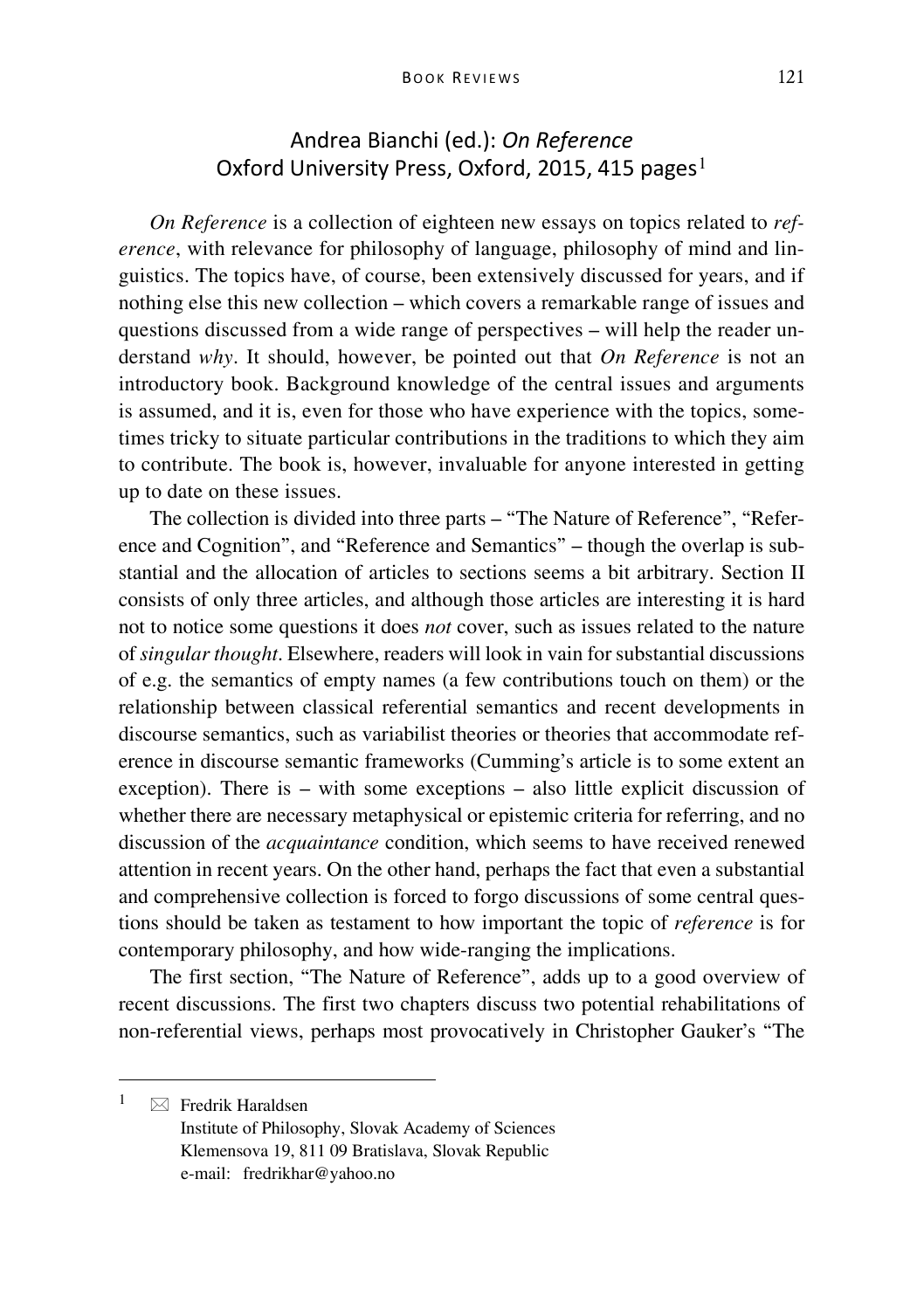Illusion of Semantic Reference". Gauker argues that there is no such thing as semantic reference that can be used to underpin a notion of *knowing what expression e refers to*; instead, he defends what amounts to a *skeptical solution* and attempts to spell out knowledge of meaning in terms of the social status we grant to someone when saying that she knows the meaning of a word. In "Reference and Theories of Meaning as Use" Diego Marconi attempts – rather successfully and thoroughly, if not entirely surprisingly – to show that Horwich's *use theory of meaning* cannot easily be made compatible with the types of meaning externalism that has become orthodoxy after Burge, Putnam, Kaplan and others.

Edouard Machery, Justin Sytsma and Max Deutsch's "Speaker's Reference and Cross-Cultural Semantics" provides new empirical data on cross- and intracultural intuitions concerning Kripke's famous *Gödel case*, offered as part of his *semantic argument* against descriptivism in *Naming and Necessity* (see Kripke 1980). The article presents results of five new experiments designed to circumvent worries raised over the findings reported in Machery et al.'s influential (2004) paper, in particular that the original experiments failed to distinguish intuitions concerning semantic meaning from intuitions concerning speaker meaning (cf. Ludwig 2007), and show that intuitions still exhibit striking cross-cultural variations when these worries are taken care of. I admit that I remain skeptical that the data really show anything particularly interesting about descriptivist accounts of reference fixing (which is what they seem to concern – not descriptivist views of semantic content). First, it is still entirely consistent with a causalhistorical theory to hold that uses of "Gödel" in these cases refer to Schmidt. Second, the Gödel case requires a complex setup and relies on complex intuitions; surely, a well-designed test of descriptivism should rather start by testing intuitions about *simple* cases, or at least include a control question to ensure that the test subjects have understood the complex case properly (anecdotally, my own students often don't, and I see no evidence that such control questions were included). A test of Kripke's *Einstein case* – whether someone who associates only the description "inventor of the atomic bomb" with Einstein and says "Einstein invented the atomic bomb" is saying something false about Einstein or something true about someone else – would seem to fit the bill better.

The final three articles of Section 1 defend the referentialist picture. Indeed, they all – in different ways – argue against a current tendency to view thought as prior to reference, that referring with the use of a name is secondary to having the referent in mind. In "Reference without Cognition" Genoveva Martí argues against this "neo-cognitive" trend, according to which referring requires a "cognitive fix" but not necessarily mediation of linguistic rules, and discusses cases where linguistic conventions determine reference independently of users' cognitive fixes; the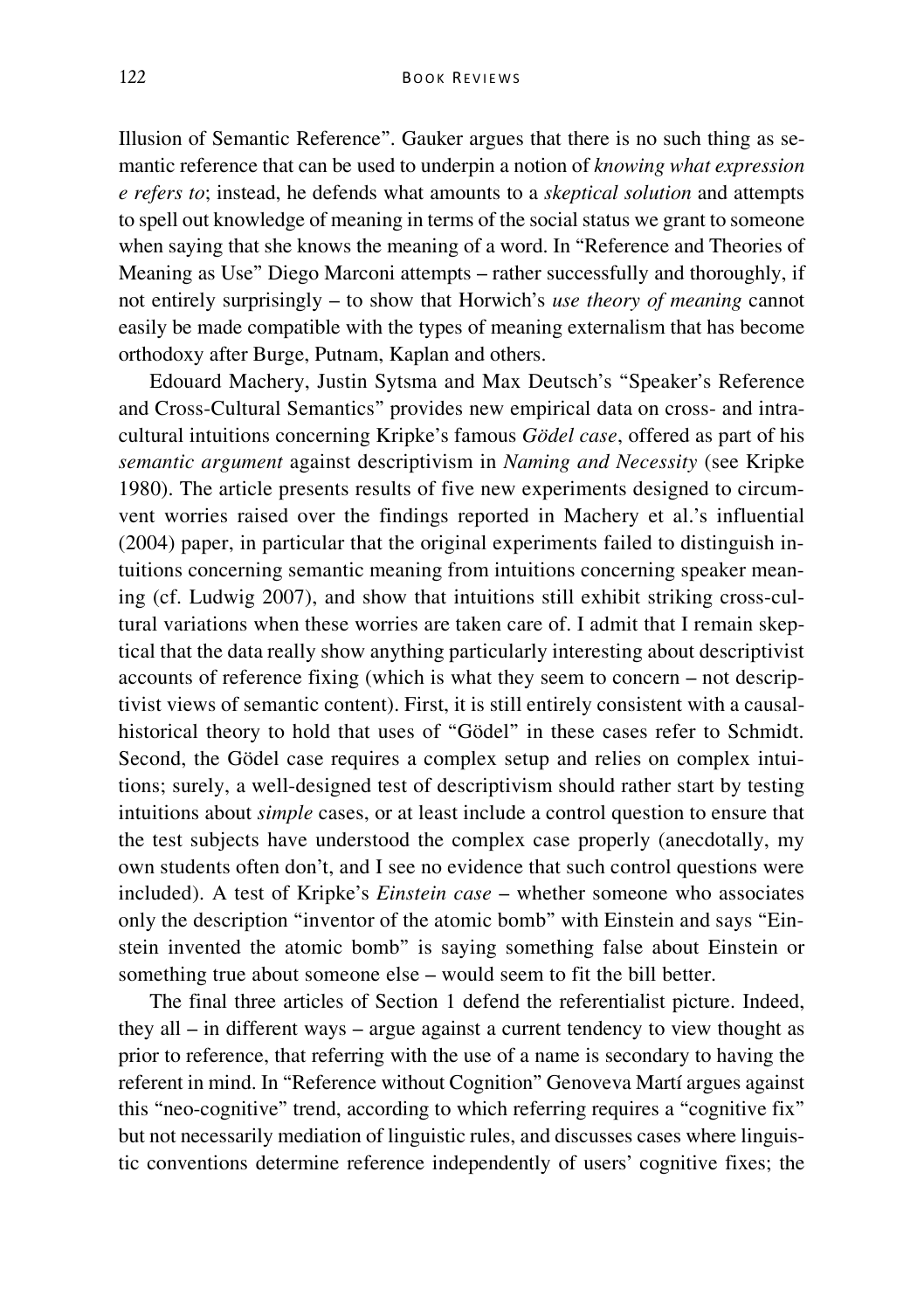paper is a convincing contribution to a central issue. A similar motivation guides Andrea Bianchi's "Repetition and Reference", which aims to construct a substantive *theory* of reference based on the *picture* offered in *Naming and Necessity*. Bianchi requires of the theory that it makes no non-eliminable reference to intentions; instead, he provides metaphysical grounding in terms of causally linked repetitions. Finally, Michael Devitt's "Should Proper Names Still Seem So Problematic?" offers a fine-tuning of his familiar non-Millian theory of proper name meaning, according to which the meaning of a name is (just) its causal mode of referring. Although he doesn't address the worry that his theory conflates the meaning of a term with a meta-semantic story of how it *came to have* that meaning, at least he shows that his theory can stand on its own as a theory of meaning – albeit with the worrisome consequence that the standing meaning of a name changes from occasion to occasion. It is interesting to note how (neo)Fregean – though not descriptivist – the view ultimately is, at least as it is laid out in the present article.

Section II deals with issues related to cognition. Antonio Capuano's "Thinking About an Individual" defends an "outside–in" view of cognition on which (natural) processes bring objects to mind, as opposed to more traditional "inside–out" views according to which cognition proceeds by mental representations. The picture ostensibly amounts to a more fundamental shift in perspective than externalism or anti-individualism, and much of the article is concerned with comparing it to Burge's anti-individualist view; I am less sure how to compare it to the (to some extent) more radical externalist positions defended by, say, McDowell or some central contributors to the phenomenological tradition. Marga Reimer, in "Drawing, Seeing, Referring: Reflections on Macbeth's Dagger", starts by noting that "drawing a dagger" is ambiguous between an ontic (derivative) reading, which entails the existence of a dagger, and a non-ontic (creative) reading, which does not, and argues that "referring" is ambiguous in the same manner. In the nonontic case an abstract object is (perhaps unintentionally) created that can serve as the target of thought and reasoning. John Perry, in "The Cognitive Contribution of Names", argues that the "direct" cognitive contribution of a name – what is determined by semantics – is just how it *looks* or *sounds*, an observation that he uses to help explain the apparent cognitive significance of "Hesperus is Phosphorus." Ultimately, the view Perry defends is reminiscent of Frege's *Begriffsschrift* view, and he does a compelling effort to defuse central worries associated with this type of approach.

The theme of Section III seems a bit nebulous. It is supposed to cover various semantic problems related to reference, but I have trouble seeing by what principle articles are assigned to Section III rather than Section I. That said, the section does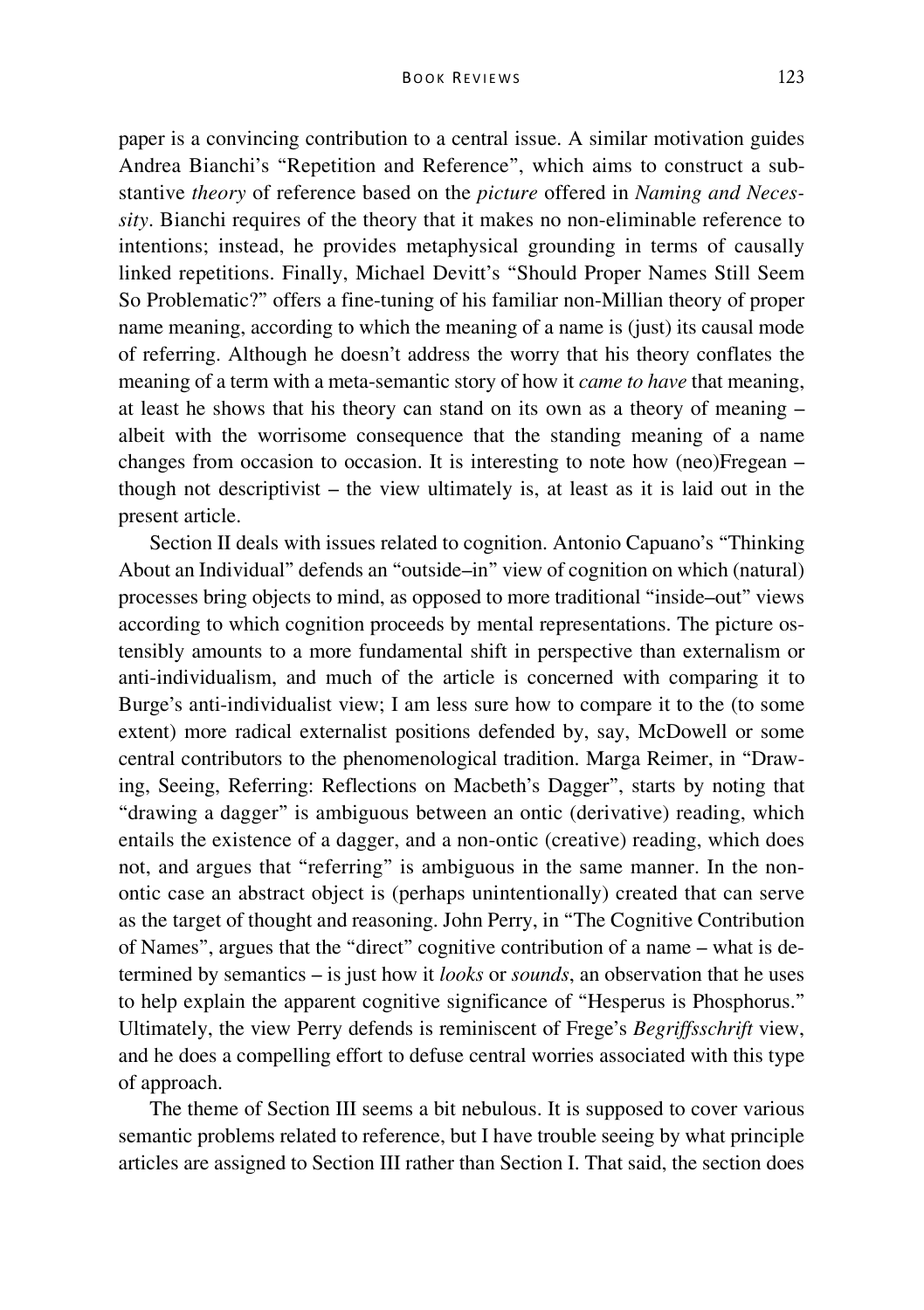contain some of the most interesting contributions to the volume. The discussion of predicativism is a case in point: An exchange between Robin Jeshion ("Names Not Predicates" and "A Rejoinder to Fara's '"Literal" Uses of Proper Names'") and Delia Fara ("'Literal' Uses of Proper Names"), as well as an article ("Names As Predicates?") by Ernesto Napoli. According to Napoli, predicativists must claim that a name *n* means *being a bearer of n*, where *n* is an expression (arbitrarily) assigned to individuals by a stipulation/baptism where it is used quotationally; however, such accounts face serious challenges insofar as they assume that a stipulation/baptism is necessary and sufficient for being named *n* (there are multiple counterexamples), and because assigning *n* to someone is not assigning *n* to the property of *being a bearer of n*.

Jeshion's target is the Uniformity Assumption, the predicativist's claim to be able to offer a unified account of predicative and referential uses of names. In particular, if a name *n* is true of *x* if and only if *x* is called *n*, there will, Jeshion argues, be many cases where the theory yields the wrong results, for instance when I truthfully say of my barber Joe Romanov that "Joe Romanov is not a Romanov" because he has no relation to the Russian dynasty. Fara, in her response, attributes to Jeshion the following argument: i) predicativists think all literal uses of names satisfy the *being-called* condition; ii) there are non-metaphorical uses of predicative proper names that do not satisfy the *being-called* condition; iii) so, there are literal uses of predicative proper names that do not satisfy the *being-called* condition and hence no unified analysis of literal uses of predicative proper names, which means that the predicativist is not better off than the referentialist. Fara rejects the assumption that all non-metaphorical uses are literal uses, and argues that most of Jeshion's examples concern non-metaphorical *and* non-literal uses. The Romanov cases remain problematic, however, and Fara argues that such examples involve proper nouns, not proper names. In her response, Jeshion points out that she didn't offer an argument *against* predicativism, but an argument showing that the predicativist's *own unification argument* doesn't hold up – in particular, it cannot be used to argue that predicativism is superior to referentialism. So for instance, while Fara can certainly argue that Romanov cases involve use of "Romanov" as a proper noun that doesn't need to satisfy the *being-called* condition, nothing stops the referentialist from saying the same about "there are three Alfreds in Princeton," and the referentialist's distinction seems no less arbitrary than the one Fara introduces. Hence, the predicativist's uniformity argument fails as an argument in favor of predicativism. Though the debate has become fairly complex, Jeshion's and Fara's contributions are among the most valuable in the volume, and should be read by anyone with an interest in contemporary discussions of the semantics of proper names.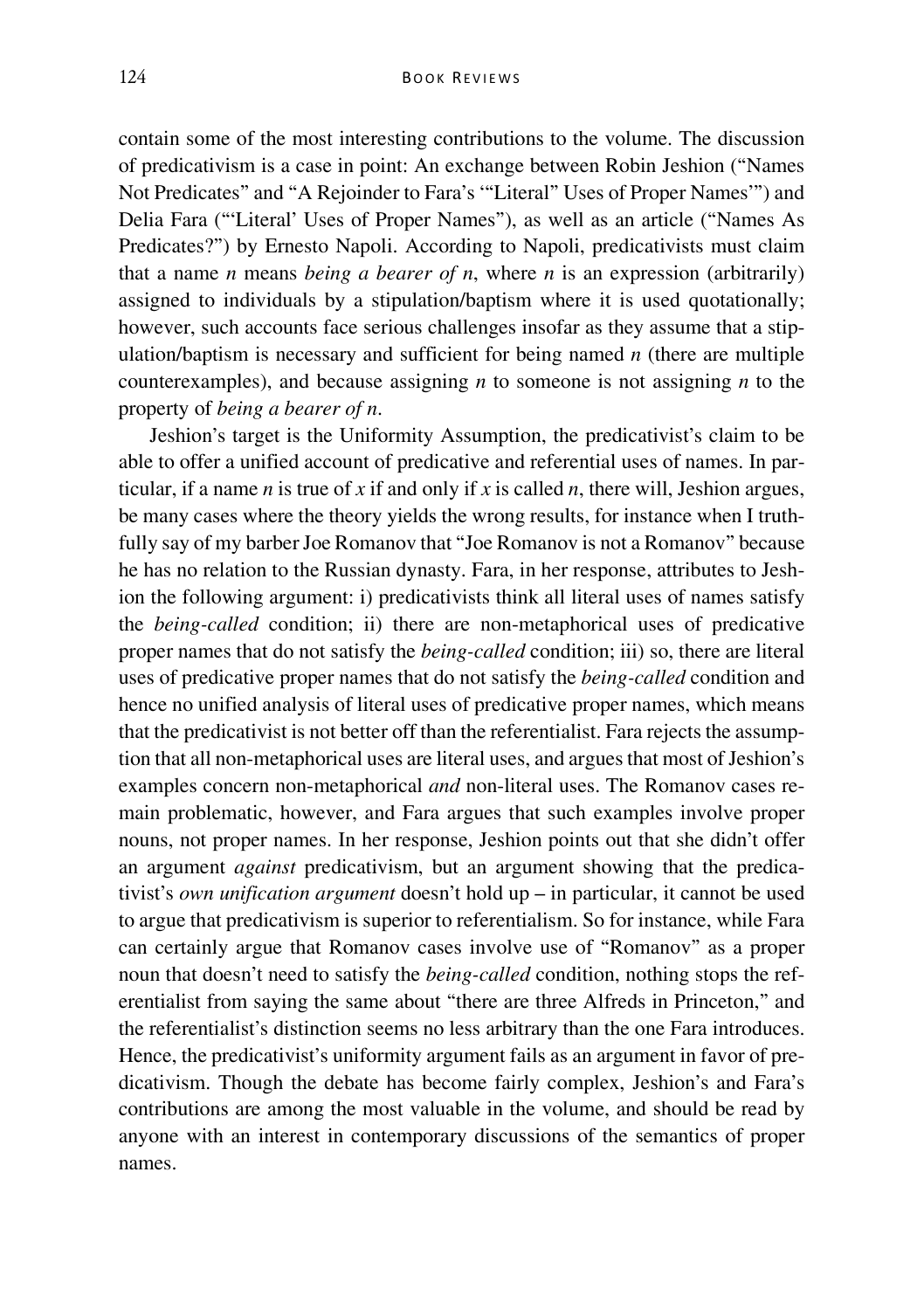Marco Santambrogio, in "Empty Names, Propositions, and Attitude Ascriptions", uses the problem of empty names as a frame for introducing a new theory of language-bound propositions (or the propositional contributions of names) that allows empty names to have expressive value even if they have no referent; the guiding idea being that direct reference doesn't require singular propositions. Though Santambrogio does a fair job of allaying certain worries, the view also requires more justification than space allows him to give it here; certain moves seem *ad hoc* and the results (fascinating but) somewhat baroque. In "Millianism, Relationism, and Attitude Ascriptions" Ángel Pinillos develops further his version of *semantic relationism*, based on Fine (2007), to circumvent certain objections raised by Soames (2010) related to certain versions Frege's puzzle (Pinillos also provides a lucid introduction to relationism). Relationism explains the difference in informativity between "Hesperus is Hesperus" and "Hesperus is Phosphorus" by the two occurrences of "Hesperus" in the former being *coordinated*, whereas the occurrences of "Hesperus" and "Phosphorus" in the latter are not (where *coordination* is a semantic property). Soames objects that coordination obviously cannot explain problematic *de dicto single* occurrences, such as "Lois Lane believes that Clark Kent can fly" uttered in isolation. Fine's response is to appeal to inter-discourse coordination (cf. Fine 2010). Pinillos argues that inter-discourse coordination fails; instead, the problematic *de dicto* belief ascriptions always implicitly involve other mental state ascriptions, which can then be used to facilitate appropriate coordination-based solutions.

Sam Cumming's "The Dilemma of Indefinites" is one of the most thought-provoking contributions to the volume. Cumming argues that there is good empirical evidence for a referential analysis of sentences of the form "an *F* is *G*" but also good evidence that such sentences have existential – i.e. not object-dependent – truth-conditions. His radical, but intriguing, response is to deny that the truth-value of an utterance is determined by its semantic content and circumstance of evaluation; if semantic content doesn't determine truth-conditions it can be consistently maintained that "an *F* is *G*" has both singular content and existential truth conditions. He goes on to sketch a novel view of the relation between semantic content and truth: it is possible to secure reference through *private commitment*, which we do when we use indefinites; *truth-conditions*, on the other hand, are a matter of *public commitment* and "an utterance is true if things are the way the speaker's utterance publicly commits to them being." When we use indefinites (rather than definites), then, our utterances, though they have singular contents, eschew such public commitments to reference and object-dependence; it is only for utterances that refer by way of public commitments (those involving definites) that semantic content and truth-conditions coincide.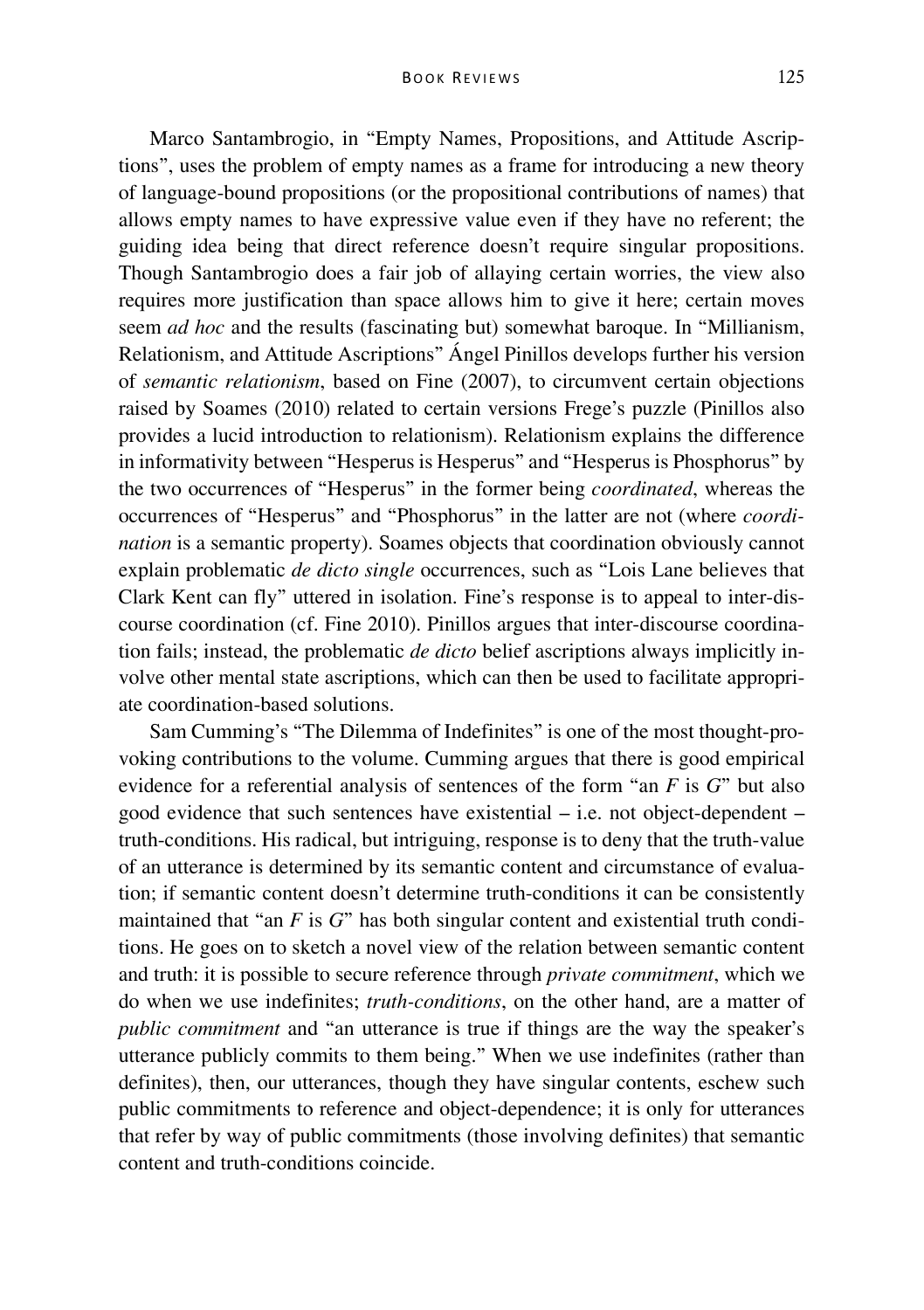Perhaps even more provocative is the account Joseph Almong, Paul Nichols and Jessica Pepp sketch in "A Unified Treatment of (Pro-)Nominals in Ordinary English". Rejecting a level of *logical form*, they argue that there is no difference between deictic, anaphoric and bound uses of pronouns like "she" – rather, "she" is always *referential*. And arguing that the "formalist program" in semantics is at odds with the referentialist, externalist tradition that emphasize causal-historical factors in determining linguistic meaning, they instead promote a semantic framework that incorporates such factors. So, for instance, "the contribution of a pronoun to the semantics of a complete utterance is never determined by the application of a semantic rule;" rather, it refers "in virtue of causal-historical connections, and pronoun interpretation is *a posteriori*." The difference between anaphoric and deictic pronouns is neither syntactic nor semantic, but a function of communicative situation and the aspects of context that makes pronoun application appropriate – the aspects audiences use to identify the referent. As the authors admit, the approach cannot be fully developed or justified in the context of the present article alone, and for readers it is perhaps a bit frustrating that they frequently refer to an upcoming "Part II". Theirs is an interesting take, though I will remain skeptical until I see how the gaps are filled in. For instance, if anaphoric pronouns are really referential, then it seems to me that *reference* must be a *brute* word–object relation and not a matter of satisfying certain criteria; but in that case the account does not obviously square with the spirit of the externalist, causal-historical approach emphasized elsewhere – the examples they discuss may fit the "perceptual-chain" model they appeal to, but are difficult to generalize to, say, pronouns in conditionals ("if the US ever gets a queen, she will be tall").

The final article, Edward Keenan's "Individuals Explained Away", is the most technical article in the volume, but it certainly rewards close study. It is also a defense of the formalist approach. In contrast to Almog et al., Keenan argues that natural semantics can do without recognizing individuals at all; indeed, we can do without propositions and possible worlds (to interpret non-intensional contexts). Without going into details of the formal apparatus, Keenan suggests generalizing standard extensional model theory, and replaces the universe of objects our naïve ontology may appeal to with a universe of atomic properties playing the roles that objects play in classical semantics. To do so, he first recasts standard extensional semantic – a booleanly structured set of truthvalues, {T, F}, in which sentences are interpreted, and an unstructured universe U of individuals in which individual constants and predicates are interpreted – in purely Boolean terms, where U is eliminated in favor of a booleanly structured set of properties that provide interpretations for common nouns; proper name